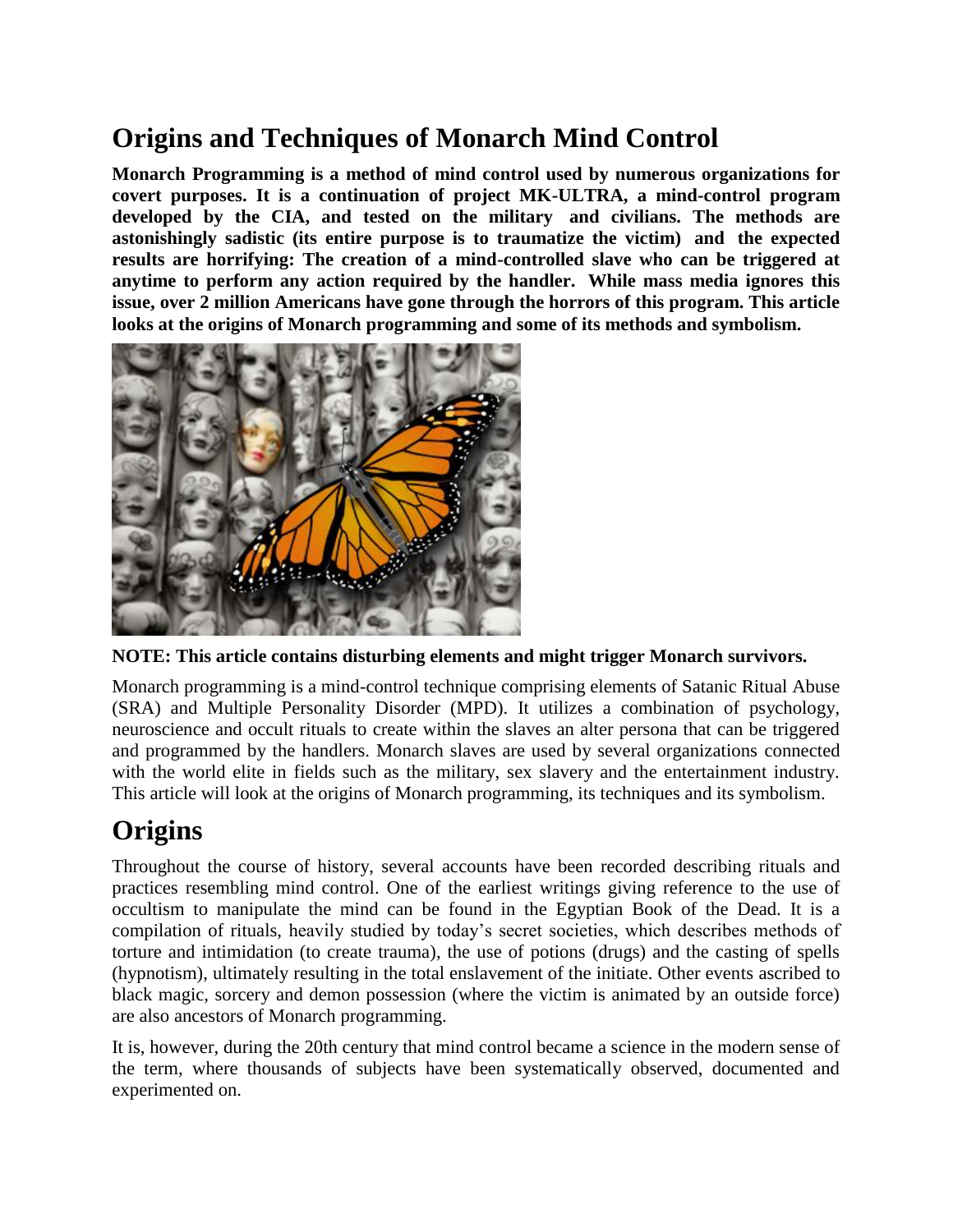One of the first methodical studies on trauma-based mind control were conducted by Josef Mengele, a physician working in Nazi concentration camps. He initially gained notoriety for being one of the SS physicians who supervised the selection of arriving prisoners, determining who was to be killed and who was to become a forced labourer. However, he is mostly known for performing grisly human experiments on camp inmates, including children, for which Mengele was called the "Angel of Death".



#### **Joseph Mengele, 1935**

Mengele is infamous for his sordid human experiments on concentration camps prisoners, especially on twins. A part of his work that is rarely mentioned however, is his research on mind control. Much of his research in this field was confiscated by the Allies and is still classified to this day.

"DR. GREEN (Dr. Joseph Mengele): The most significant programmer, perhaps one could give him the title of the father of Monarch Programming was Joseph Mengele, an ex-Nazi Concentration Camp doctor. Thousands of Monarch mindcontrolled slaves in the U.S. had "Dr. Green" as their chief programmer.  $\frac{d}{dx}$ 

"Dr. Joseph Mengele of Auschwitz notoriety was the principle developer of the trauma-based Monarch Project and the CIA's MK Ultra mind control programs. Mengele and approximately 5, 000 other high ranking Nazis were secretly moved into the United States and South America in the aftermath of World War II in an Operation designated Paperclip. The Nazis continued their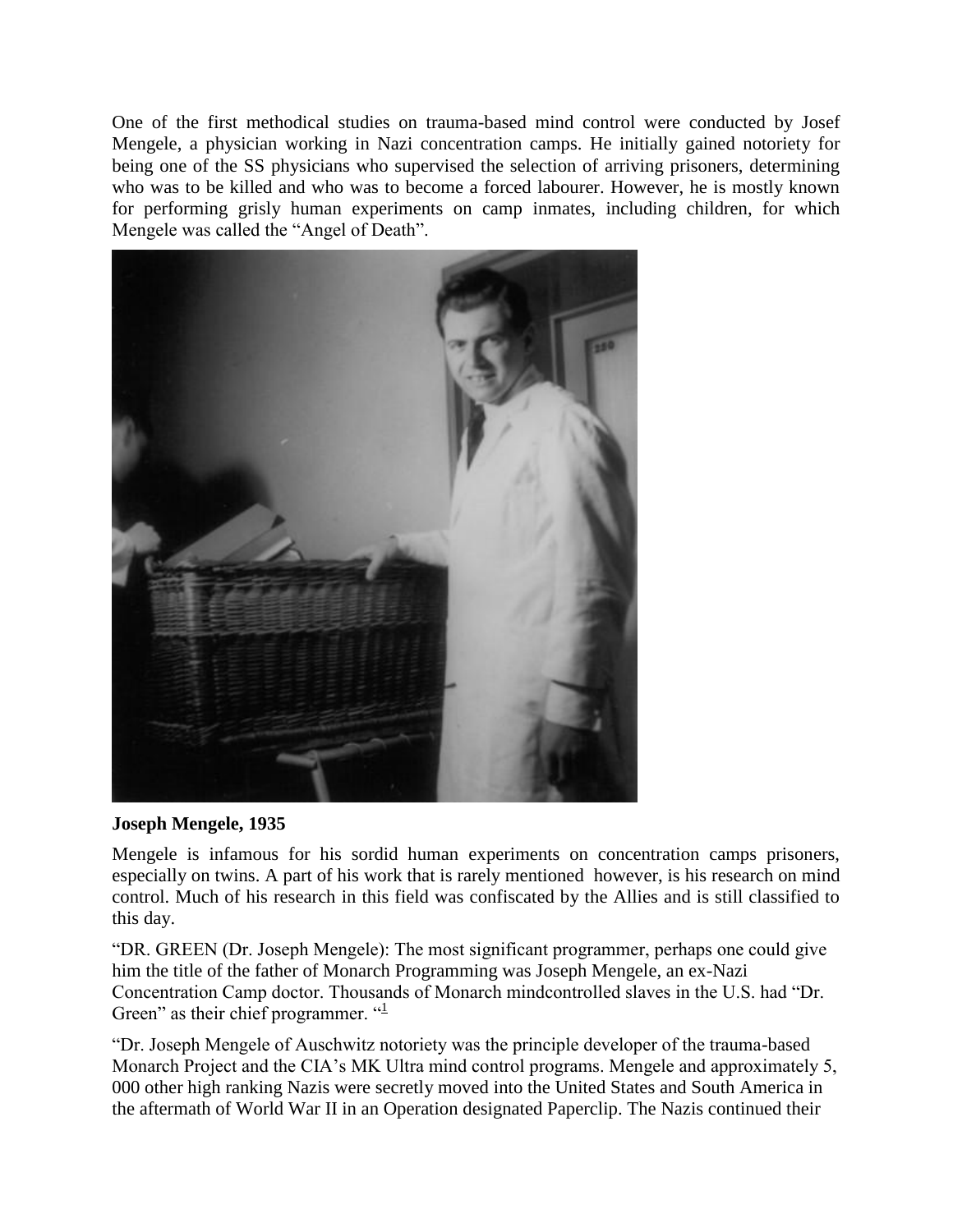work in developing mind control and rocketry technologies in secret underground military bases. The only thing we were told about was the rocketry work with former Nazi star celebrities like Warner Von Braun. The killers, torturers, and mutilators of innocent human beings were kept discretely out of sight, but busy in U.S. underground military facilities which gradually became home to thousands upon thousands of kidnapped American children snatched off the streets (about one million per year) and placed into iron bar cages stacked from floor to ceiling as part of the 'training'. These children would be used to further refine and perfect Mengele's mind control technologies. Certain selected children (at least the ones who survived the 'training') would become future mind controlled slaves who could be used for thousands of different jobs ranging anywhere from sexual slavery to assassinations. A substantial portion of these children, who were considered expendable, were intentionally slaughtered in front of (and by) the other childrenin order to traumatize the selected trainee into total compliance and submission  $2$ .

Mengele's research served as a basis for the covert, illegal CIA human research program named MK-ULTRA.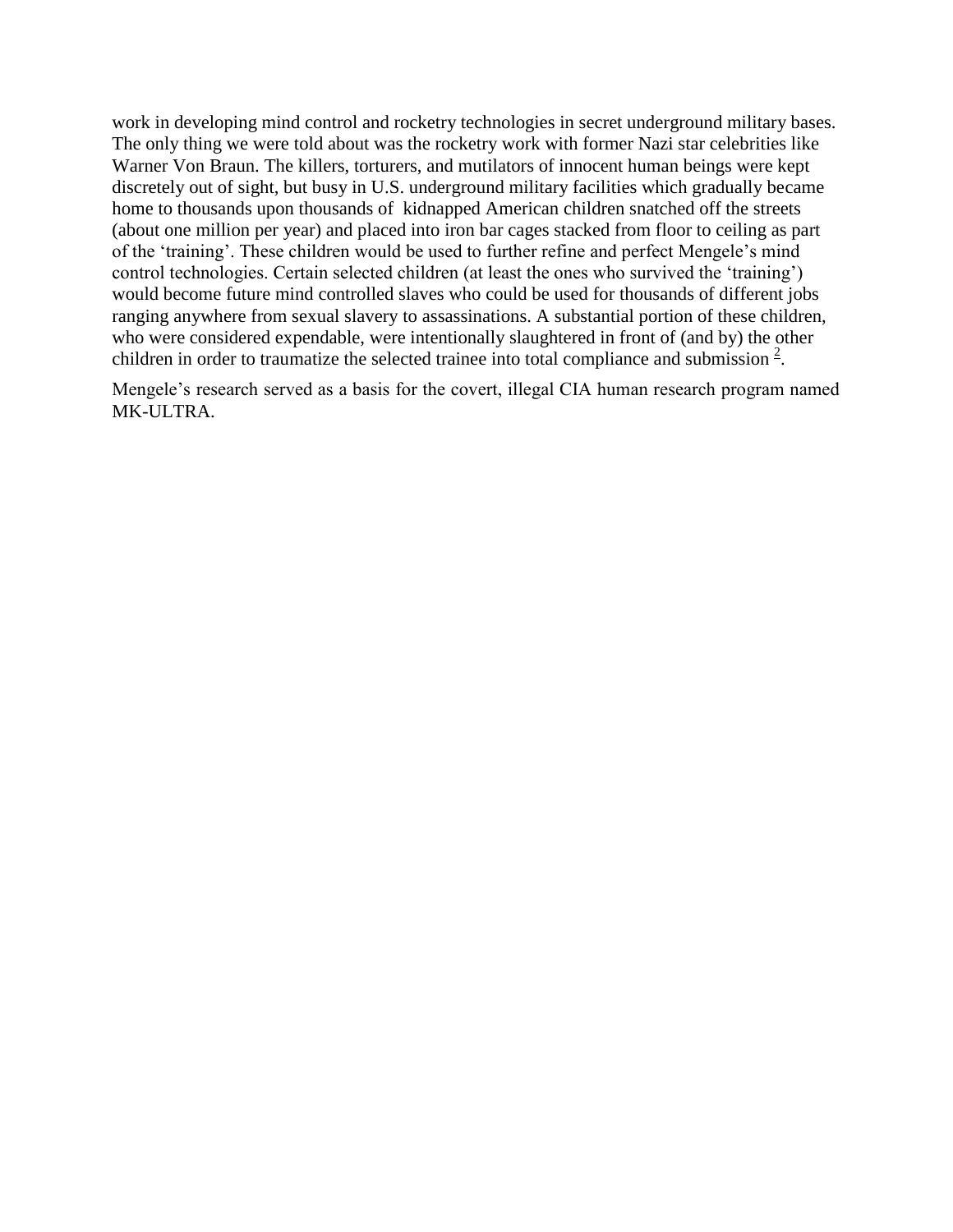### **MK-ULTRA**

|                           |                                                                                                                                                                                                                                                                                                                                                                                              | $\epsilon$ $\epsilon$     |                       |
|---------------------------|----------------------------------------------------------------------------------------------------------------------------------------------------------------------------------------------------------------------------------------------------------------------------------------------------------------------------------------------------------------------------------------------|---------------------------|-----------------------|
|                           |                                                                                                                                                                                                                                                                                                                                                                                              |                           |                       |
|                           |                                                                                                                                                                                                                                                                                                                                                                                              | DRAFT-TEEN                |                       |
|                           |                                                                                                                                                                                                                                                                                                                                                                                              | 9 June 1953               |                       |
|                           |                                                                                                                                                                                                                                                                                                                                                                                              |                           |                       |
| MEMORANDUM FOR THE RECORD |                                                                                                                                                                                                                                                                                                                                                                                              |                           |                       |
| SUBJECT:                  | Project MXULTRA, Subproject 8                                                                                                                                                                                                                                                                                                                                                                |                           |                       |
|                           |                                                                                                                                                                                                                                                                                                                                                                                              |                           |                       |
|                           | 1. Subproject 8 is being set up as a means to continue the<br>present work in the general field of L.S.D. at the state<br>Ministrumtil 11 September 1954.                                                                                                                                                                                                                                    |                           |                       |
|                           | 2. This project will include a continuation of a study of the<br>biochemical, neurophysiological, sociological, and clinical psychiatric<br>aspects of L.S.D., and also a study of L.S.D. antagonists and drugs                                                                                                                                                                              |                           |                       |
|                           | related to L.S.D., such as L.A.E. A detailed proposal is attached.                                                                                                                                                                                                                                                                                                                           |                           |                       |
|                           | The principle investigators will continue to be <b>exclusive and the contract of the contract of the contract of the contract of the contract of the contract of the contract of the contract of the contract of the contract of</b><br><b>CONTRACTORS ALL OF THE CONTRACTORS</b>                                                                                                            |                           |                       |
|                           |                                                                                                                                                                                                                                                                                                                                                                                              |                           |                       |
|                           | The estimated budget of the project at the street of the control of<br>1s \$39,500.00. The COMPRESS REPORTS WIll serve as a<br>cut-out and cover for this project and will furnish the above funds<br>to the testing of the service charge of \$790.00 (2% of the estimated medical research. A service charge of \$790.00 (2% of the estimated<br>budget) is to be paid to the west and the | for this service.         | ß<br>B.               |
|                           | Thus the total charges for this project will not exceed<br>\$40,290.00 for a period ending September 11, 1954.                                                                                                                                                                                                                                                                               |                           |                       |
| purpose of the project.   | hospital) are cleared through TOP SECRET and are aware of the true                                                                                                                                                                                                                                                                                                                           | <b>B</b> (Director of the |                       |
|                           |                                                                                                                                                                                                                                                                                                                                                                                              |                           |                       |
|                           |                                                                                                                                                                                                                                                                                                                                                                                              | Chemical Division/TSS     |                       |
|                           |                                                                                                                                                                                                                                                                                                                                                                                              | APPROVED:                 |                       |
|                           |                                                                                                                                                                                                                                                                                                                                                                                              |                           | Chemical Division/TSS |
|                           |                                                                                                                                                                                                                                                                                                                                                                                              |                           |                       |

#### **Declassified MK-Ultra document**

Project MK-ULTRA ran from the early 1950s to at least the late 1960s, using American and Canadian citizens as its test subjects. The published evidence indicates that Project MK-ULTRA involved the use of many methodologies to manipulate individual mental states and alter brain functions, including the surreptitious administration of drugs and other chemicals, sensory deprivation, isolation, and verbal and physical abuse.

The most publicized experiments conducted by MK-ULTRA involved the administration of LSD on unwitting human subjects, including CIA employees, military personnel, doctors, other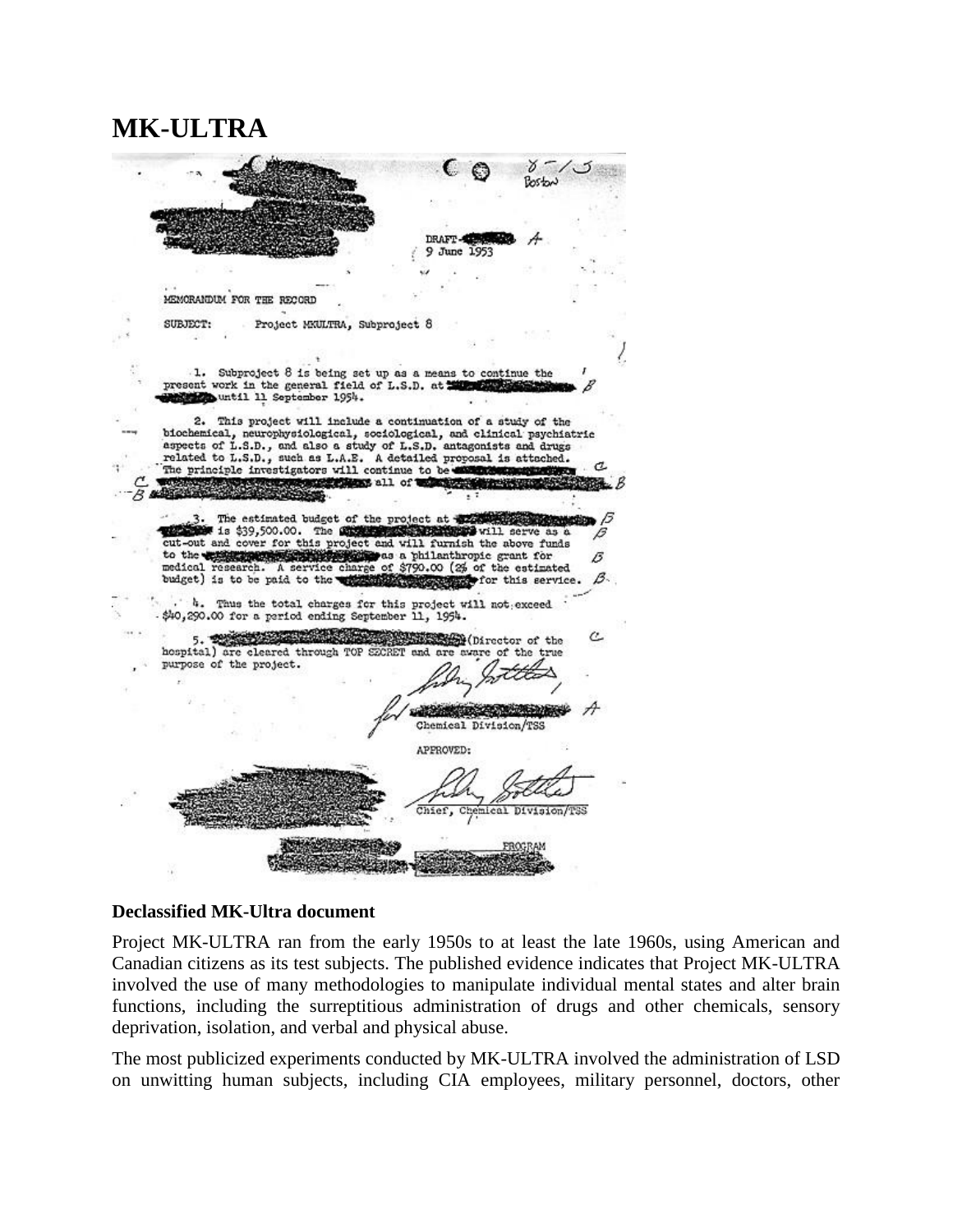government agents, prostitutes, mentally ill patients, and members of the general public, in order to study their reactions.

However, the scope of MK-ULTRA does not however stop. Experiments involving violent electroshocks, physical and mental torture and abuse were used in a systematic matter on many subjects, including children.



### **Declassified picture of a young MK-ULTRA subject, 1961.**

Although the admitted goals of the projects were to develop torture and interrogation methods to use on the country's enemies, some historians asserted that the project aimed to create "Manchurian Candidates", programmed to perform various acts such as assassinations and other covert missions.

MK-ULTRA was brought to light by various commissions in the 1970s, including the Rockefeller Commission of 1975. Although it is claimed that the CIA stopped such experiments after these commissions, some whistle-blowers have come forth stating that the project simply went "underground" and Monarch Programming has become the classified successor of MK-ULTRA.

The most incriminating statement to date made by a government official as to the possible existence of Project MONARCH was extracted by Anton Chaitkin, a writer for the publication The New Federalist. When former CIA Director William Colby was asked directly, "What about monarch?" he replied angrily and ambiguously, "We stopped that between the late 1960s and the early 1970s."  $\frac{3}{7}$  $\frac{3}{7}$  $\frac{3}{7}$ .

## **Monarch Programming**

Although there has never been any official admittance of the existence of Monarch programming, prominent researchers have documented the systematic use of trauma on subjects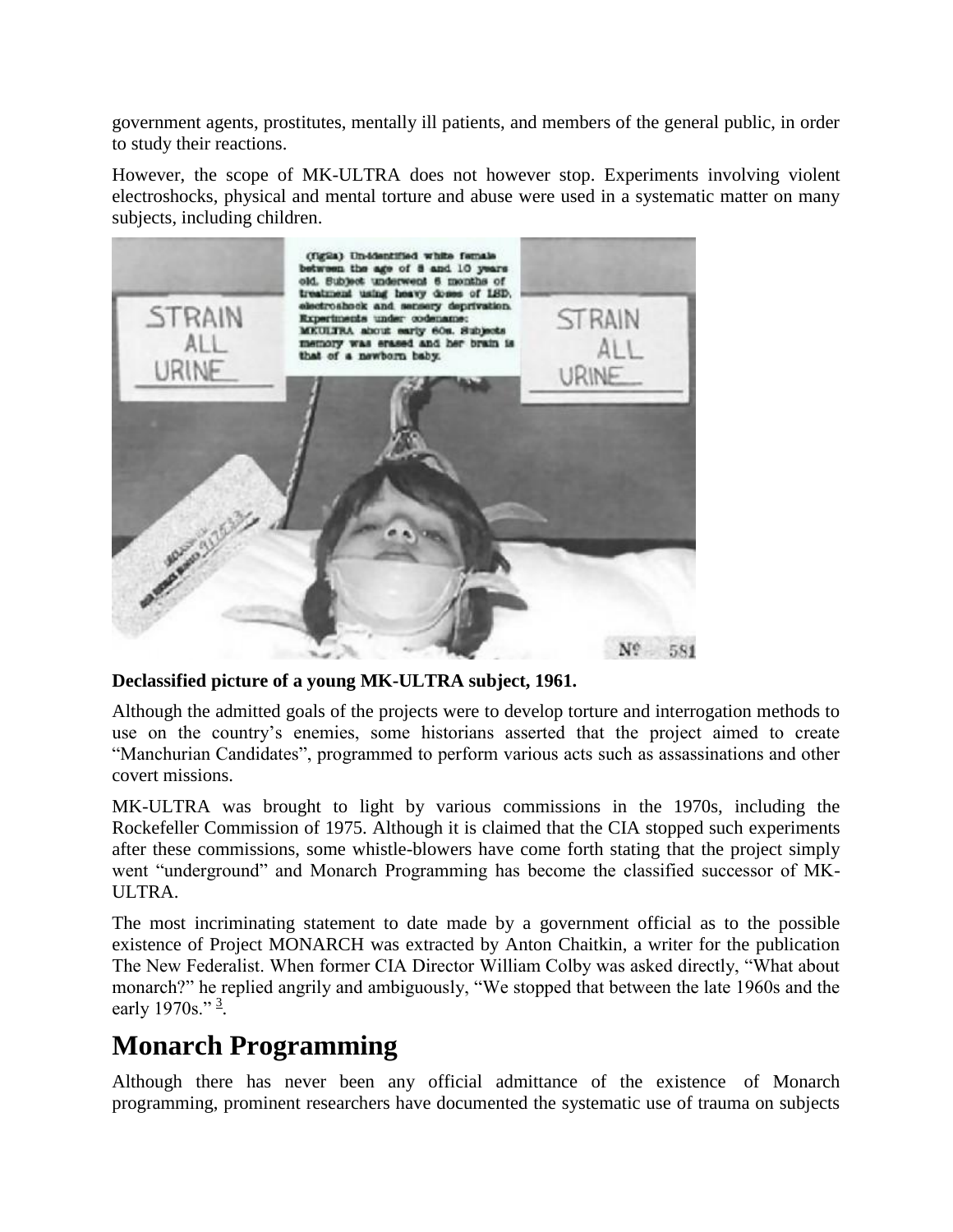for mind-control purposes. Some survivors, with the help of dedicated therapists, were able to "deprogram" themselves to then go on record and disclose the horrifying details of their ordeals.

Monarch slaves are mainly used by organizations to carry out operations using patsies trained to perform specific tasks, who do not question orders, who do not remember their actions and, if discovered, who automatically commit suicide. They are the perfect scapegoats for high-profile assassinations (see Sirhan Sirhan), the ideal candidates for prostitution, slavery and private movie productions. They are also the perfect puppet performers for the entertainment industry.

"What I can say is I now believe that ritual-abuse programming is widespread, is systematic, is very organized from highly esoteric information which is published no-where, has not been on any book or talk show, that we have found it all around this country and at least one foreign country.

People say, "What's the purpose of it?" My best guess is that the purpose of it is that they want an army of Manchurian Candidates, ten of thousands of mental robots who will do prostitution, do movies, smuggle narcotics, engage in international arms smuggling, all sorts of very lucrative things, and do their bidding and eventually the megalomaniacs at the top believe they'll create a Satanic Order that will rule the world".  $\frac{4}{3}$  $\frac{4}{3}$  $\frac{4}{3}$ 

Monarch programmers cause intense trauma to subjects through the use of electroshock, torture, abuse and mind games in order to force them to dissociate from reality – a natural response in some people when then are faced with unbearable pain. The subject's ability to dissociate is a major requirement and it is ,apparently, most readily found in children that come from families with multiple generations of abuse. Mental dissociation enables the handlers to create walled-off personas in the subject's psyche, which can then be programmed and triggered at will.

"Trauma-based mind control programming can be defined as systematic torture that blocks the victim's capacity for conscious processing (through pain, terror, drugs, illusion, sensory deprivation, sensory over-stimulation, oxygen deprivation, cold, heat, spinning, brain stimulation, and often, near-death), and then employs suggestion and/or classical and operant conditioning (consistent with well-established behavioral modification principles) to implant thoughts, directives, and perceptions in the unconscious mind, often in newly-formed traumainduced dissociated identities, that force the victim to do, feel, think, or perceive things for the purposes of the programmer. The objective is for the victim to follow directives with no conscious awareness, including execution of acts in clear violation of the victim's moral principles, spiritual convictions, and volition.

Installation of mind control programming relies on the victim's capacity to dissociate, which permits the creation of new walled-off personalities to "hold" and "hide" programming. Already dissociative children are prime "candidates" for programming".  $\frac{5}{2}$  $\frac{5}{2}$  $\frac{5}{2}$ 

Monarch mind control is covertly used by various groups and organizations for various purposes. According to Fritz Springmeier, these groups are known as "The Network" and form the backbone of the New World Order.

#### **Origins of the Name**

Monarch mind control is named after the Monarch butterfly – an insect who begins its life as a worm (representing undeveloped potential) and, after a period of cocooning (programming) is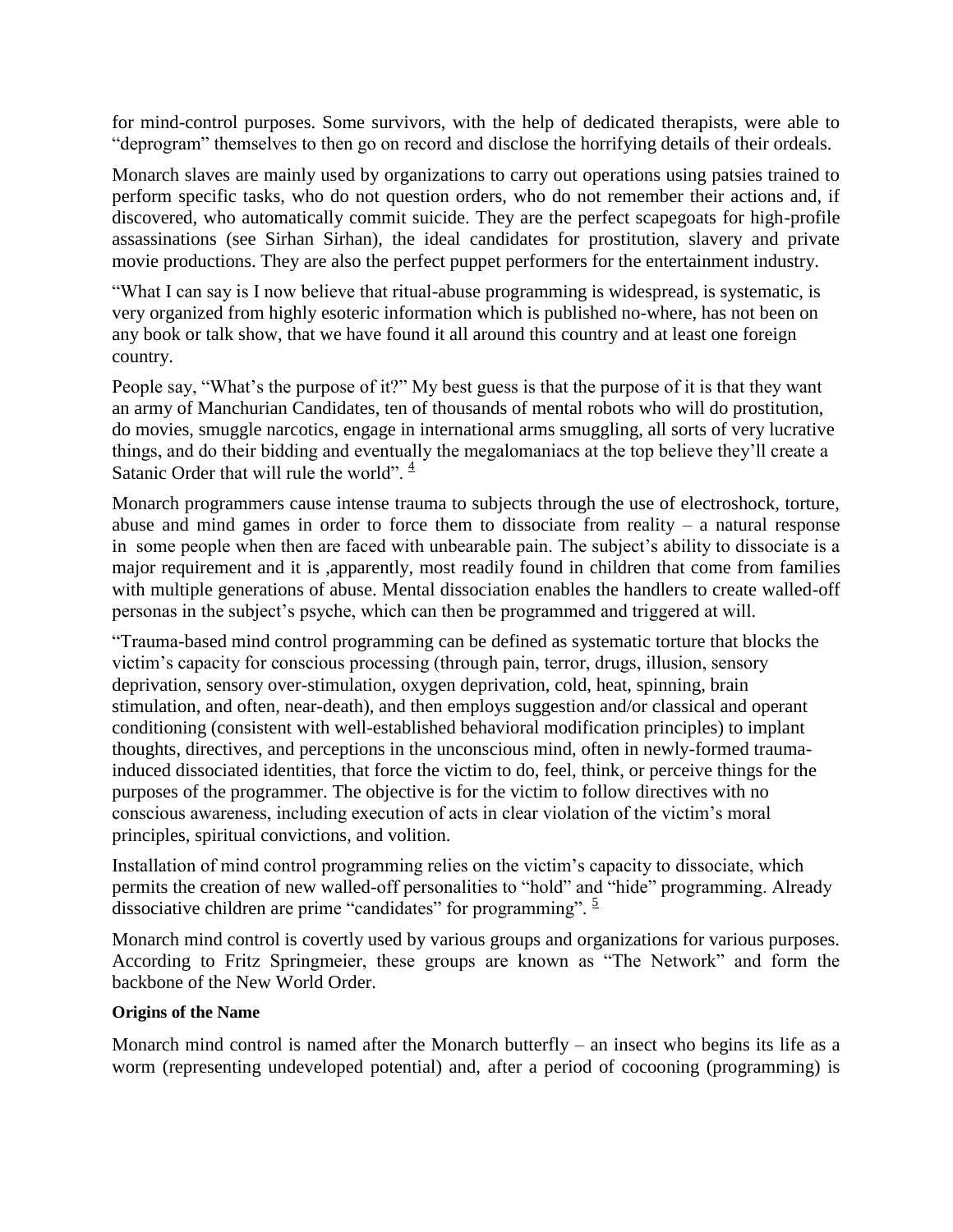reborn as a beautiful butterflies (the Monarch slave). Some characteristics specific to the Monarch butterfly are also applicable to mind control.

"One of the primary reasons that the Monarch mind-control programming was named Monarch programming was because of the Monarch butterfly. The Monarch butterfly learns where it was born (its roots) and it passes this knowledge via genetics on to its offspring (from generation to generation). This was one of the key animals that tipped scientists off, that knowledge can be passed genetically. The Monarch program is based upon Illuminati and Nazi goals to create a Master race in part through genetics. If knowledge can be passed genetically (which it is), then it is important that parents be found that can pass the correct knowledge onto those victims selected for the Monarch mind control."  $6$ 

"When a person is undergoing trauma induced by electroshock, a feeling of light-headedness is evidenced; as if one is floating or fluttering like a butterfly. There is also a symbolic representation pertaining to the transformation or metamorphosis of this beautiful insect: from a caterpillar to a cocoon (dormancy, inactivity), to a butterfly (new creation) which will return to its point of origin. Such is the migratory pattern that makes this species unique."  $\frac{7}{1}$  $\frac{7}{1}$  $\frac{7}{1}$ 

#### **Method**

The victim/survivor is called a "slave" by the programmer/handler, who in turn is perceived as "master" or "god." About 75% are female, since they possess a higher tolerance for pain and tend to dissociate more easily than males. Monarch handlers seek the compartmentalization of their subject's psyche in multiple and separate alter personas using trauma to cause dissociation.

The following is a partial list of these forms of torture:

1. Abuse and torture

2. Confinement in boxes, cages, coffins, etc, or burial (often with an opening or air-tube for oxygen)

- 3. Restraint with ropes, chains, cuffs, etc.
- 4. Near-drowning
- 5. Extremes of heat and cold, including submersion in ice water and burning chemicals
- 6. Skinning (only top layers of the skin are removed in victims intended to survive)
- 7. Spinning
- 8. Blinding light
- 9. Electric shock
- 10. Forced ingestion of offensive body fluids and matter, such as blood, urine, feces, flesh, etc.
- 11. Hung in painful positions or upside down
- 12. Hunger and thirst
- 13. Sleep deprivation
- 14 Compression with weights and devices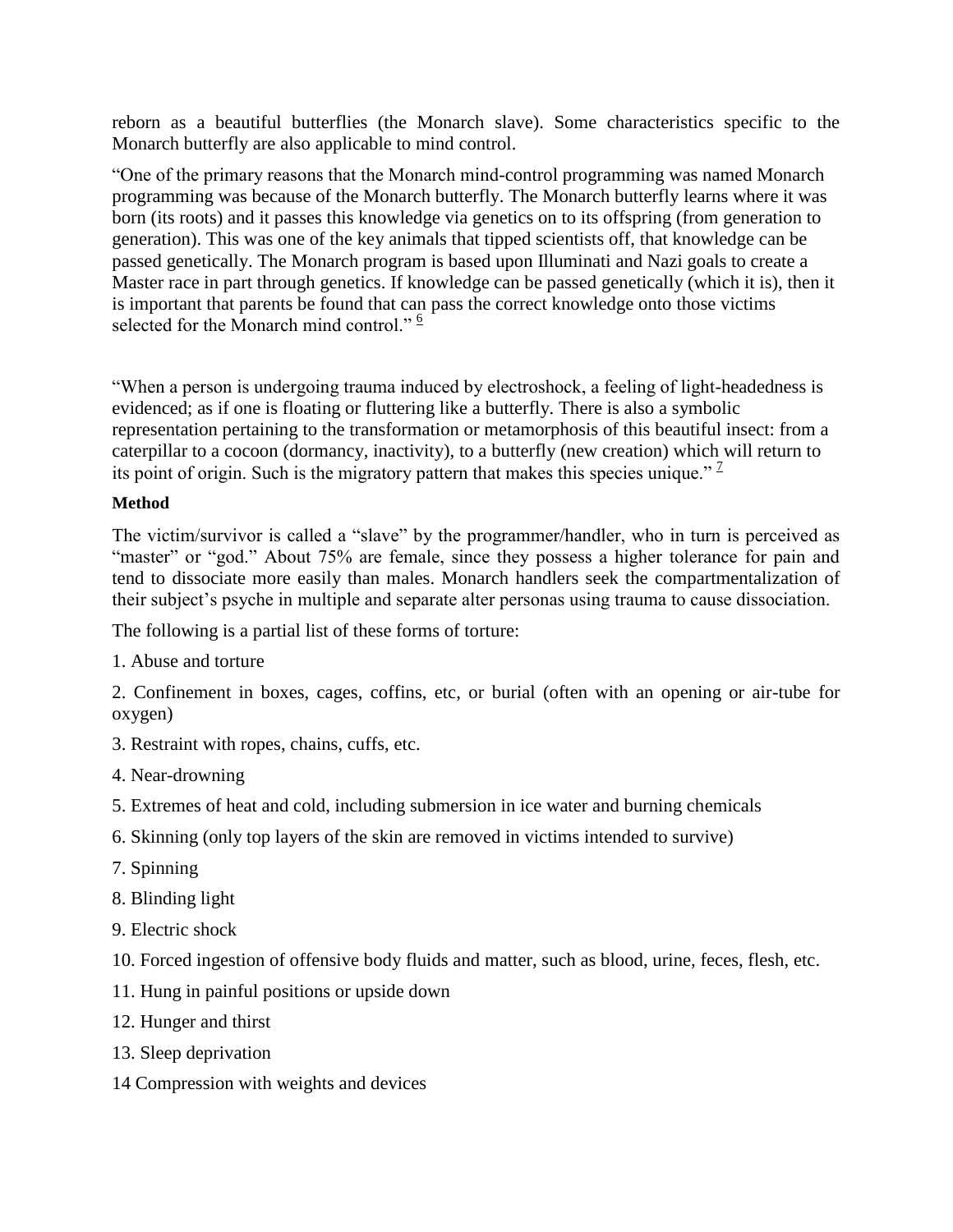15. Sensory deprivation

16. Drugs to create illusion, confusion, and amnesia, often given by injection or intravenously

17. Ingestion or intravenous toxic chemicals to create pain or illness, including chemotherapy agents

18. Limbs pulled or dislocated

19. Application of snakes, spiders, maggots, rats, and other animals to induce fear and disgust

20. Near-death experiences, commonly asphyxiation by choking or drowning, with immediate resuscitation

22. Forced to perform or witness abuse, torture and sacrifice of people and animals, usually with knives

23. Forced participation in slavery

24. Abuse to become pregnant; the fetus is then aborted for ritual use, or the baby is taken for sacrifice or enslavement

25. Spiritual abuse to cause victim to feel possessed, harassed, and controlled internally by spirits or demons

26. Desecration of Judeo-Christian beliefs and forms of worship; dedication to Satan or other deities

27. Abuse and illusion to convince victims that God is evil, such as convincing a child that God has abused her

28. Surgery to torture, experiment, or cause the perception of physical or spiritual bombs or implants

29. Harm or threats of harm to family, friends, loved ones, pets, and other victims, to force compliance

30. Use of illusion and virtual reality to confuse and create non-credible disclosure  $\frac{8}{3}$  $\frac{8}{3}$  $\frac{8}{3}$ .

"The basis for the success of the Monarch mind-control programming is that different personalities or personality parts called alters can be created who do not know each other, but who can take the body at different times. The amnesia walls that are built by traumas, form a protective shield of secrecy that protects the abusers from being found out, and prevents the front personalities who hold the body much of the time to know how their System of alters is being used. The shield of secrecy allows cult members to live and work around other people and remain totally undetected. The front alters can be wonderful Christians, and the deeper alters can be the worst type of Satanic monster imaginable–a Dr. Jekyll/Mr. Hyde effect. A great deal is at stake in maintaining the secrecy of the intelligence agency or the occult group which is controlling the slave. The success rate of this type of programming is high but when it fails, the failures are discarded through death. Each trauma and torture serves a purpose. A great deal of experimentation and research went into finding out what can and can't be done. Charts were made showing how much torture a given body weight at a given age can handle without death."<sup>2</sup>

"Due to the severe trauma induced through ECT, abuse and other methods, the mind splits off into alternate personalities from the core. Formerly referred to as Multiple Personality Disorder, it is presently recognized as Dissociative Identity Disorder and is the basis for MONARCH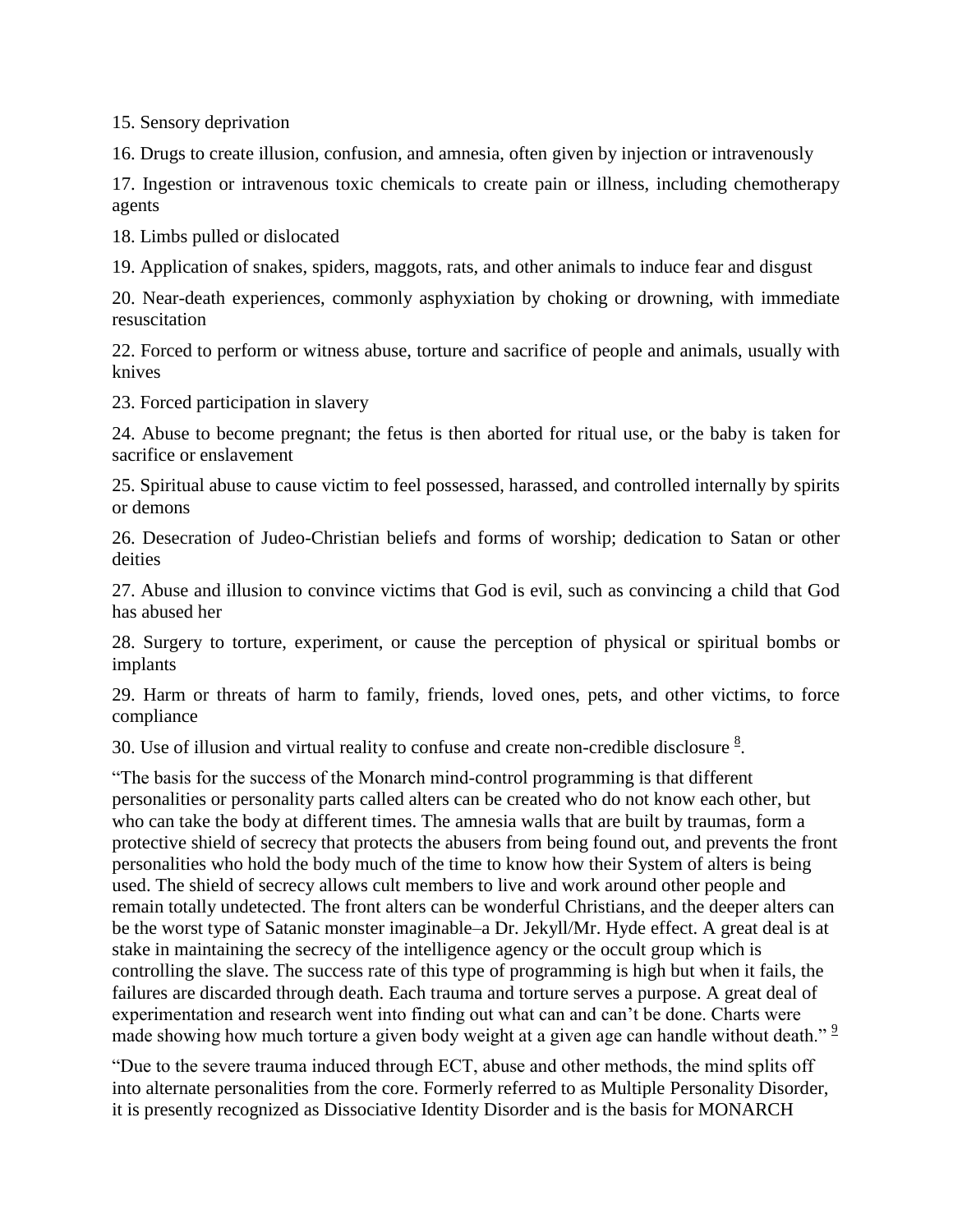programming. Further conditioning of the victim's mind is enhanced through hypnotism, doublebind coercion, pleasure-pain reversals, food, water, sleep and sensory deprivation, along with various drugs which alter certain cerebral functions".  $\frac{10}{10}$  $\frac{10}{10}$  $\frac{10}{10}$ 

Dissociation is thus achieved by traumatizing the subject, using systematic abuse and using terrifying occult rituals. Once a split in the core personality occurs, an "internal world" can be created and alter personas can be programmed using tools such as music, movies (especially Disney productions) and fairy tales. These visual and audio aids enhance the programming process using images, symbols, meanings and concepts. Created alters can then be accessed using trigger words or symbols programmed into the subject's psyche by the handler. Some of the most common internal images seen by mind control slaves are trees, Cabalistic Tree of life, infinity loops, ancient symbols and letters, spider webs, mirrors, glass shattering, masks, castles, mazes, demons, butterflies, hour glasses, clocks and robots. These symbols are commonly inserted in popular culture movies and videos for two reasons: to desensitize the majority of the population, using subliminals and neuro-linguistic programming and to deliberately construct specific triggers and keys for base programming of highly-impressionable MONARCH children. <sup>[11](http://secretarcana.com/hiddenknowledge/monarch-programming-mind-control/#fn-197-11)</sup> Some of the movies used in Monarch programming include *The Wizard of Oz, Alice in Wonderland, Pinocchio* and *Sleeping Beauty .*



**The movie** *The Wizard of Oz* **is used by Monarch handlers to program their slaves. Symbols and meanings in the movie become triggers in the slave's mind enabling easy access to the slave's mind by the handler. In popular culture, veiled references to Monarch programming often use analogies to** *The Wizard of Oz* **and** *Alice in Wonderland***.**

In each case, the slave is given a particular interpretation of the movie's storyline in order to enhance programming. For example, a slave watching *The Wizard of Oz* is taught that "somewhere over the rainbow" is the "happy place" dissociative trauma slaves must go to in order to escape the unbearable pain being inflicted upon them. Using the movie, programmers encourage slaves to go "over the rainbow" and dissociate, effectively separating their minds from their bodies.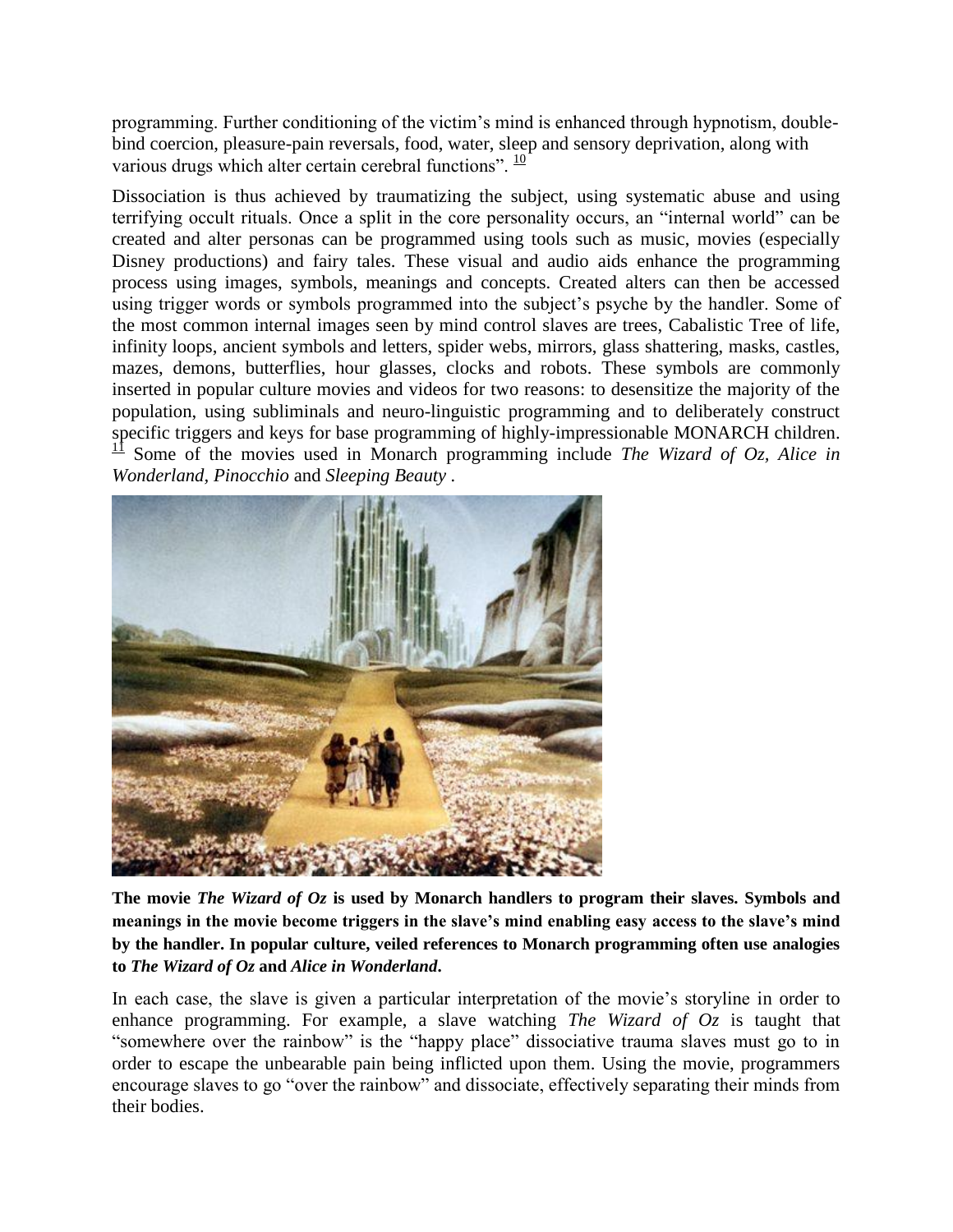"As mentioned before, the hypnotist will find children easier to hypnotize if they know how to do it with small children. One method that is effective is to say to the small children, "Imagine you are watching a favorite television show." This is why the Disney movies and the other shows are so important to the programmers. They are the perfect hypnotic tool to get the child's mind to dissociate in the right direction. The programmers have been using movies since almost day one to help children learn the hypnotic scripts. For children they need to be part of the hypnotic process. If the hypnotist allows the child to make up his own imagery, the hypnotic suggestions will be stronger. Rather than telling the child the color of a dog, the programmer can ask the child. This is where the books and films shown the child assist in steering its mind in the right direction. If the hypnotist talks to a child, he must take extra precaution not to change the tone of his voice and to have smooth transitions. Most of the Disney films are used for programming purposes. Some of them are specifically designed for mind-control."  $\frac{12}{2}$  $\frac{12}{2}$  $\frac{12}{2}$ 

### **Levels of Monarch Programming**

The levels of Monarch Programming identify the slave's "functions" and are named after the Electroencephalography (EEG) brainwaves associated with them.



**Types of brain waves in EEG**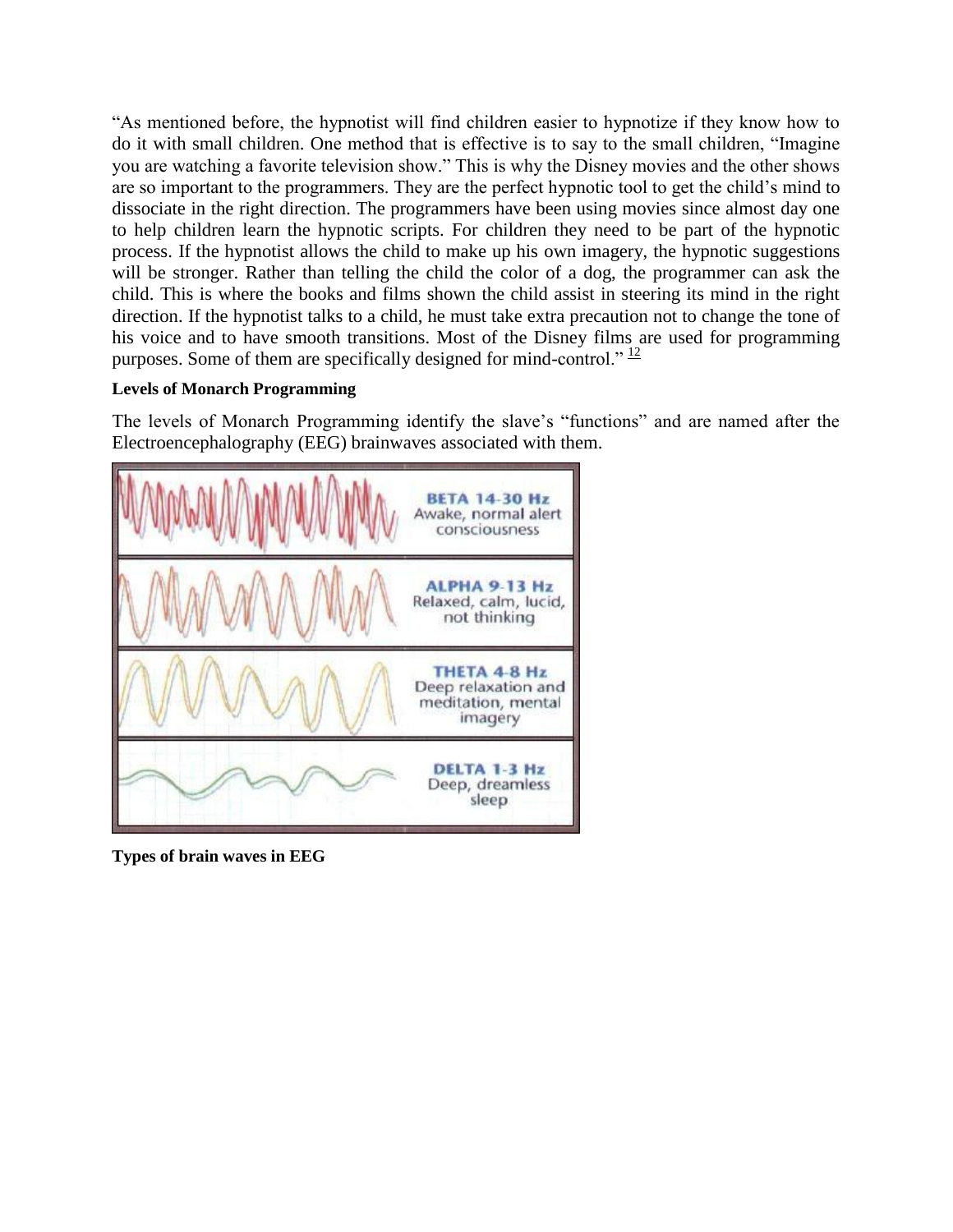

Monitoring brain waves through the scalp

Regarded as "general" or regular programming, **ALPHA** is within the base control personality. It characterized by extremely pronounced memory retention, along with substantially increased physical strength and visual acuity. Alpha programming is accomplished through deliberately subdividing the victims personality which, in essence, causes a left brain-right brain division, allowing for a programmed union of Left and Right through neuron pathway stimulation.

**BETA** is referred to as "sexual" programming (slaves). This programming eliminates all learned moral convictions and stimulates the primitive instinct, devoid of inhibitions. "Cat" alters may come out at this level. Known as Kitten programming, it is the most visible kind of programming as some female celebrities, models, actresses and singers have been subjected to this kind of programming. In popular culture, clothing with feline prints often denote Kitten programming.

**DELTA** is known as "killer" programming and was originally developed for training special agents or elite soldiers (i.e. Delta Force, First Earth Battalion, Mossad, etc.) in covert operations. Optimal adrenal output and controlled aggression is evident. Subjects are devoid of fear and very systematic in carrying out their assignment. Self-destruct or suicide instructions are layered in at this level.

**THETA** – Considered to the "psychic" programming. *Bloodliners* (those coming from multigenerational Satanic families) were determined to exhibit a greater propensity for having telepathic abilities than did non-bloodliners. Due to its evident limitations, however, various forms of electronic mind control systems were developed and introduced, namely, bio-medical human telemetry devices (brain implants), directed-energy lasers using microwaves and/or electromagnetics. It is reported these are used in conjunction with highly-advanced computers and sophisticated satellite tracking systems.  $\frac{13}{2}$  $\frac{13}{2}$  $\frac{13}{2}$ 

## **In Conclusion**

It is difficult to remain objective when describing the horrors endured by Monarch slaves. The extreme violence, the abuse, the mental torture and sadistic games inflicted on victims by